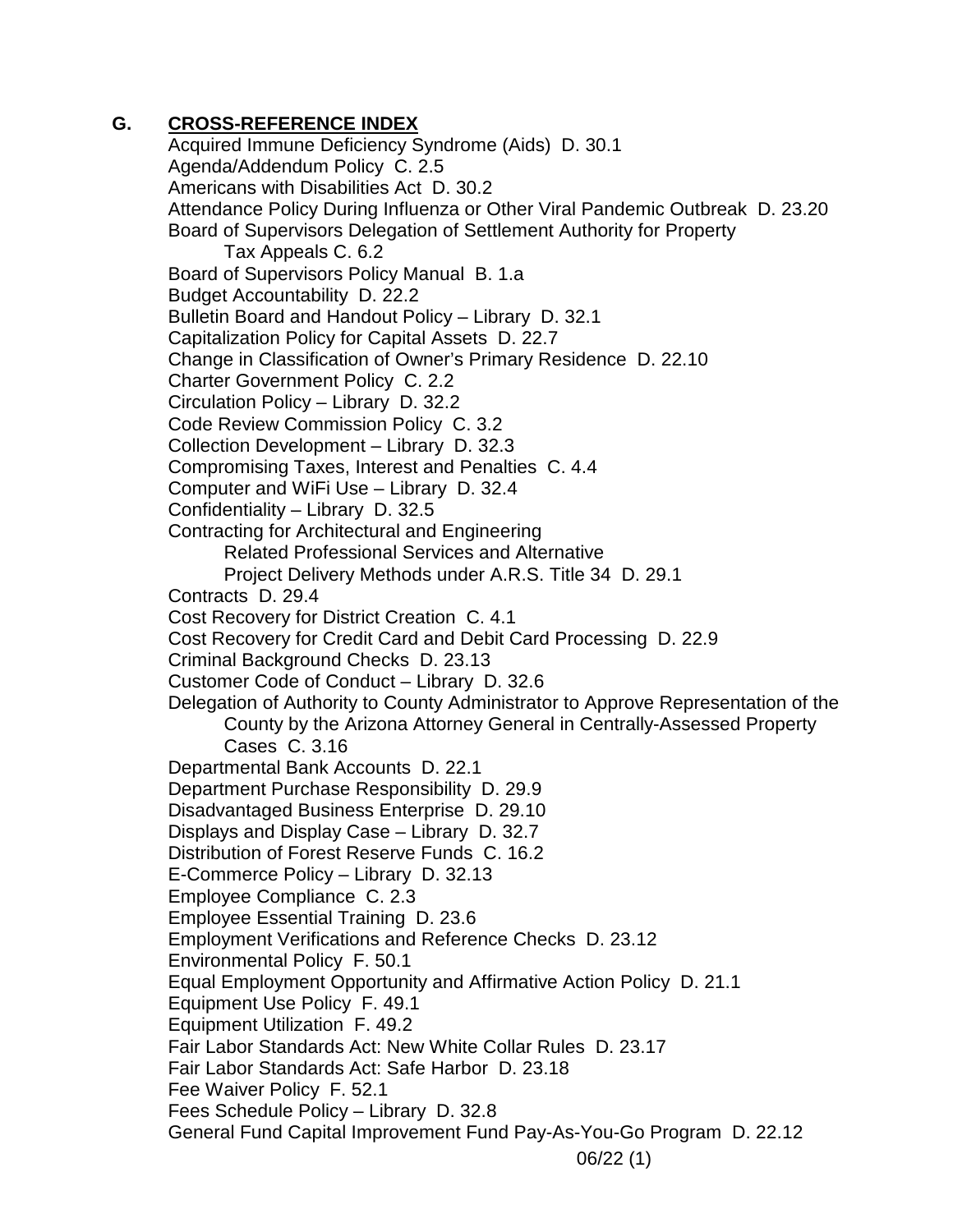General Fund Neutralization of State Legislature Cost Shifts and Disclosure of these Cost Shifts to Taxpayers D 22.13 Gift Policy – Library D. 32.9 Graffiti Abatement Assistance Program entitled "Taking Action Against Graffiti" F. 54.8 Hiring Foreign National under H-1B and Other Temporary or Non-Immigrant Visas D. 23.15 Incentive Reward Policy C. 3.4 Installation of "Deaf Child Area" and "Blind Child Area" Warning Signs F. 54.2 Internal Audit Function C. 2.6 Investment Policy C. 16.1 Licenses for Encroachments into County or Flood Control District Rights-of-Way F. 54.3 Lot Split Policy F. 53.3 Meeting Room Use – Library D. 32.10 Multiple Positions D. 23.19 Naming of County Facilities and Programs C. 3.19 Native American Employment Policy D. 21.4 Neighborhood Traffic Management Program F. 54.4 NonInterference in Administrative Affairs Policy C. 2.4 Notification to Board of Supervisors of Public Meetings to be Held in Their District C. 3.5 Operating Transfers D. 22.8 Performance Audits of County Departments D. 22.3 Periodic Review of Departmental Base Budgets D. 22.5 Personnel Administration Classified Competitive Selection Policy D. 23.4 Personnel Administration Classified Service Equitable and Adequate Pay Policy D. 23.5 Personnel Administration Classified Service Fair Treatment Policy D. 23.8 Personnel Administration Classified Service Performances-Based Retention Policy D. 23.7 Personnel Administration Classified Service Policy D. 23.3 Personnel Administration Classified Service Political Affiliation Protection Policy D. 23.9 Personnel Administration Unclassified Service Selection & Appointment Policy D. 23.2 Petition Passing and Information Sharing Policy – Library D. 32.11 Pima County Information Technology Program D. 27.1 Pima County Information Technology Program Lifecycle Management Plan D. 27.2 Pima County Public Facilities- Visitor Code of Conduct F. 51.1 Pima County Records Management Program C. 4.2 Planting in Pima County Right-of-Way F. 54.1 Policy for Administering Grants D. 22.6 Position Management System Policy D. 23.10 Preventing, Identifying and Addressing Workplace Bullying D. 23.1 Preventing Workplace Violence D. 23.11 Prevention of Sexual Harassment D. 21.2